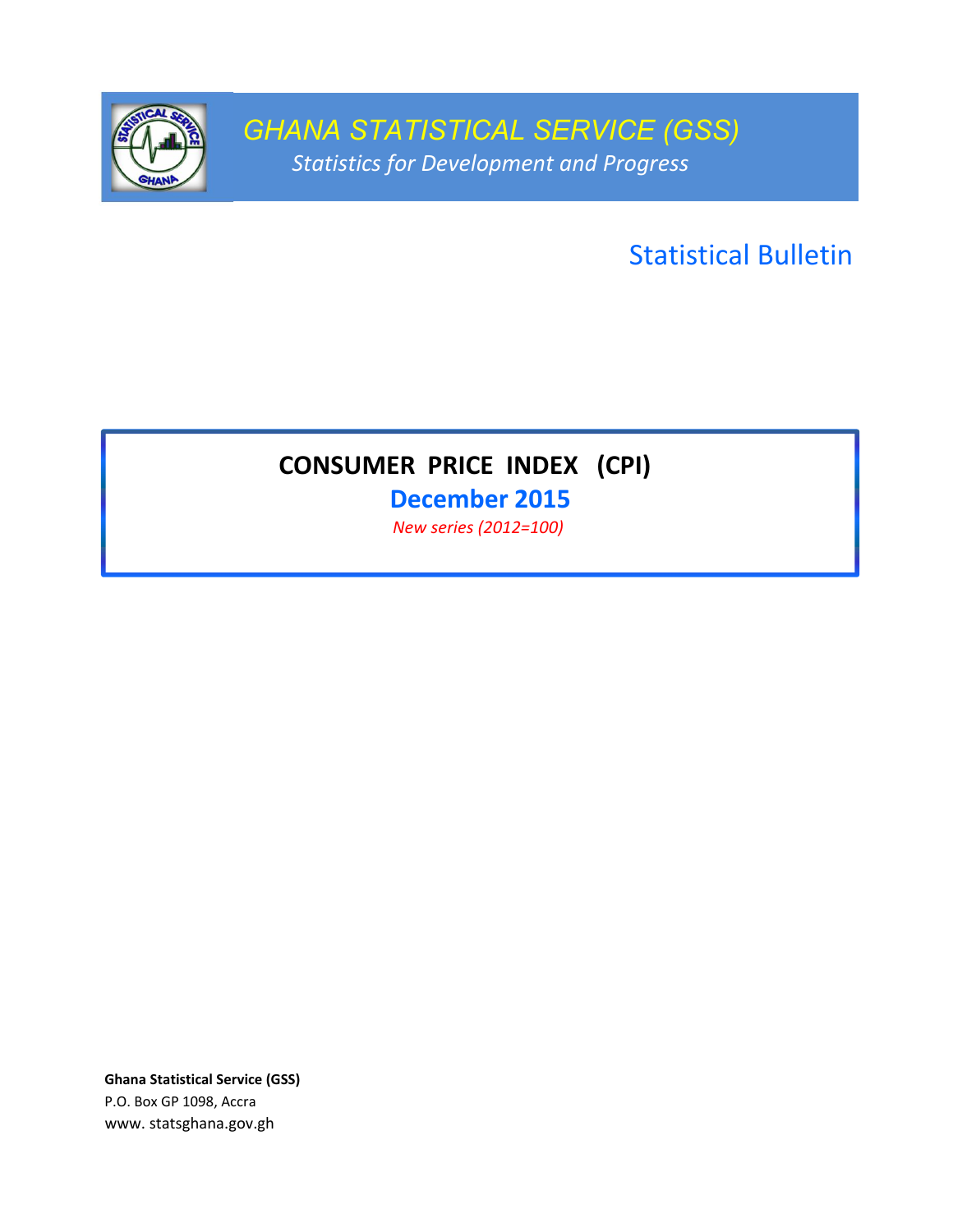Ghana Statistical Service (GSS)

## **Statistical Bulletin**

CONSUMER PRICE INDEX (CPI)

**December 2015**

*New Series (2012=100)*

#### **For technical enquiries contact:**

Ghana Statistical Service (GSS), Head Office Economic Statistics Directorate Tel No: +233-302-664382 Email: econsstats@statsghana.gov.gh Date: January 13, 2015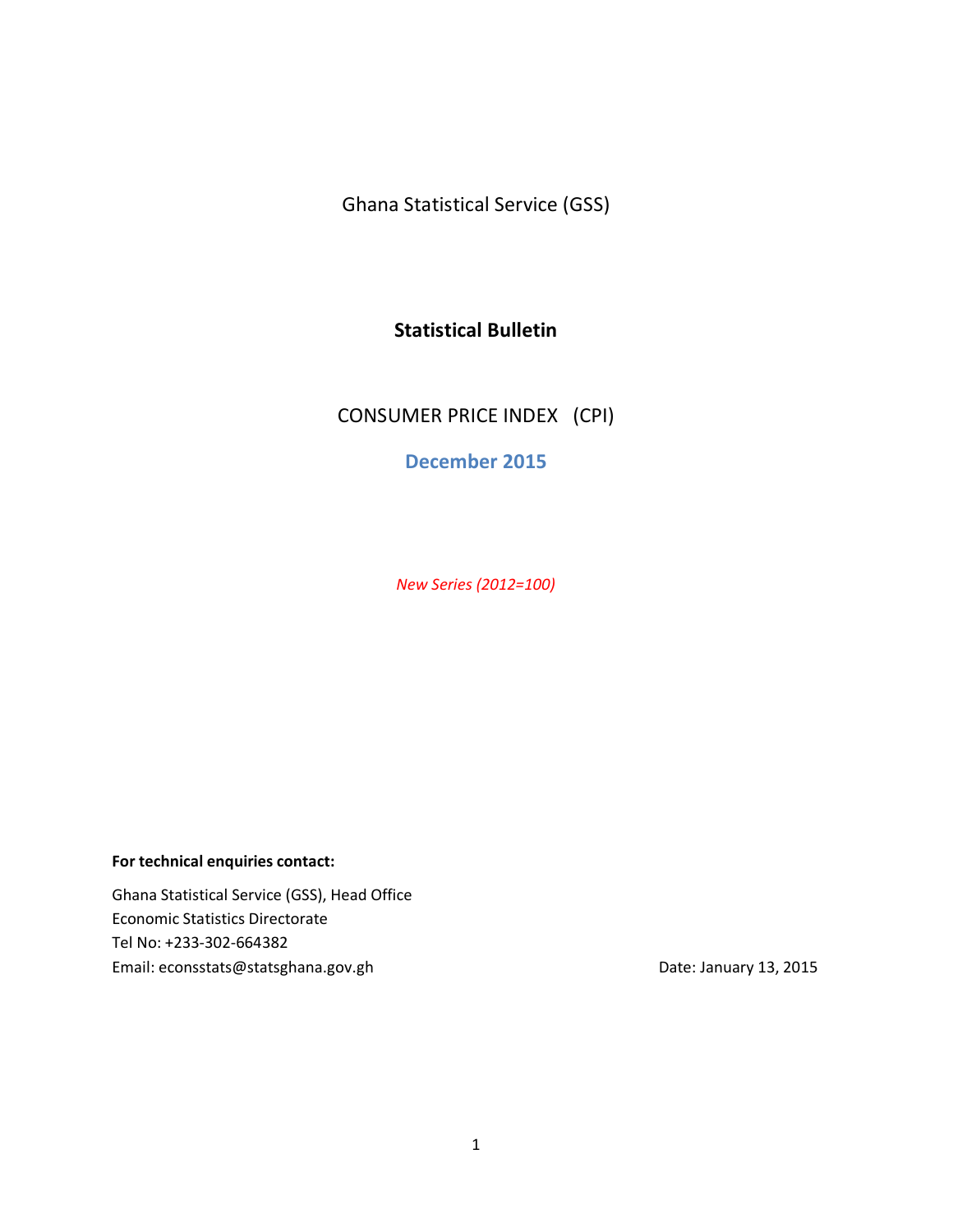Consumer Price Index (CPI) for DECEMBER 2015

| <b>CONTENTS</b>                                                      | $\overline{2}$ |
|----------------------------------------------------------------------|----------------|
| Highlights for December 2015                                         | 3              |
| <b>Tables</b>                                                        | 5              |
| Table 1: Consumer Price Index, December 2014 to December 2015        | 5              |
| Table 2: Food and non-food inflation, December 2014 to December 2015 | 6              |
| Table 3: Inflation by COICOP* major groups, December 2015            | $\overline{7}$ |
| Table 4: Food* Inflation by subgroups, December 2015                 | 8              |
| Table 5: Regional CPI, December 2015                                 | 9              |
| Table 6: Regional CPI and change rates, December 2015                | 10             |

#### **Note:**

More detailed time series data are contained in the CPI User's guide on the GSS website (www.statsghana.gov.gh)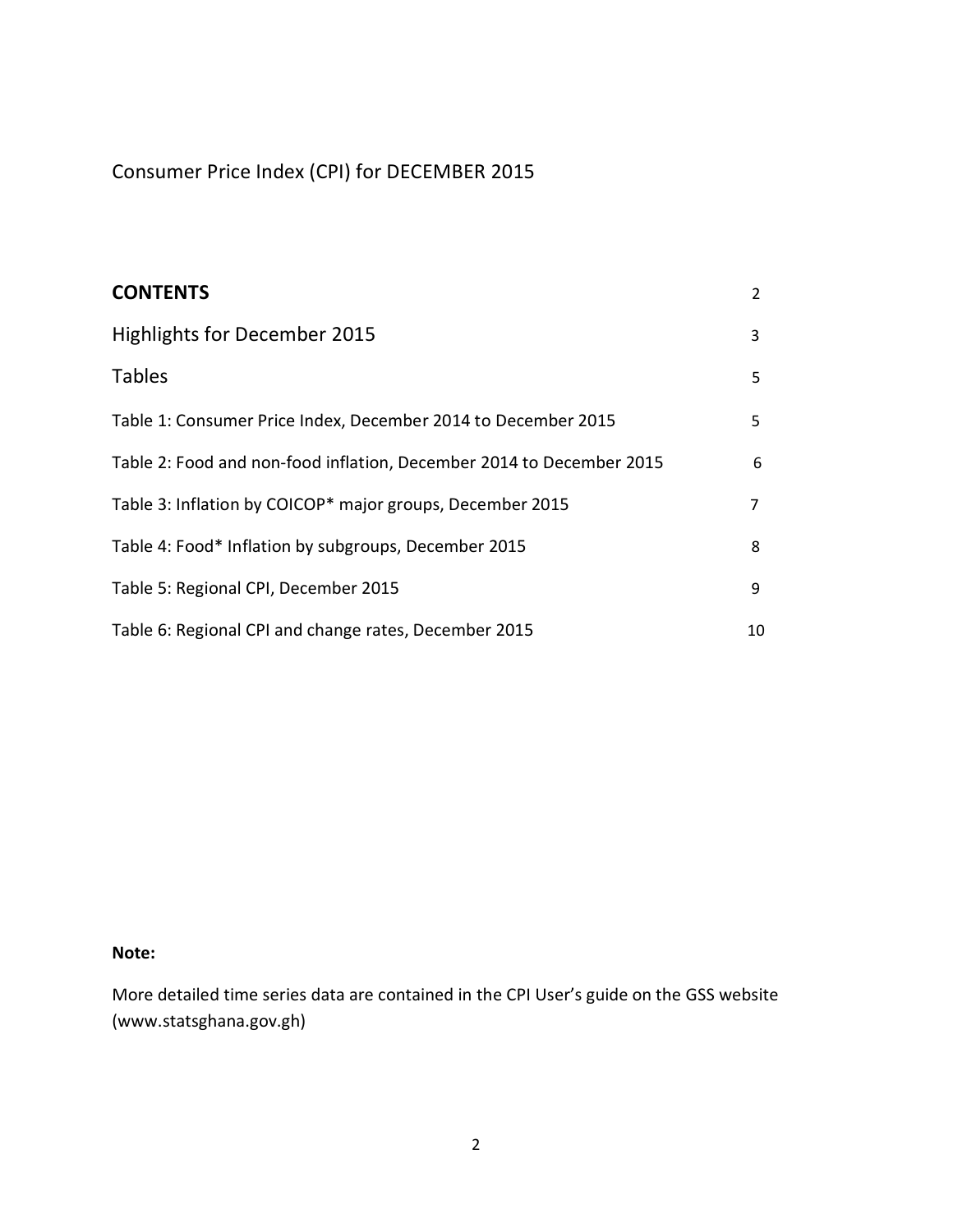# **HIGHLIGHTS FOR DECEMBER 2015**

### **Inflation Rate for December 2015 is 17.7%**

The Consumer Price Index (CPI) measures the change over time in the general price level of goods and services that households acquire for the purpose of consumption, with reference to the price level in 2012, the base year, which has an index of 100.

The year-on-year inflation rate as measured by the CPI stood at 17.7 percent in December 2015, up by 0.1 percentage point from the 17.6 percent recorded in November 2015, (Figure 1). This rate of inflation for December 2015 is the percentage change in the Consumer Price Index (CPI) over the twelve-month period, from December 2014 to December 2015.



The monthly change rate for December 2015 was 1.1 percent compared to the 1.0 percent recorded for November 2015.

### **Food and non-food inflation for December 2015**

The Food and non-alcoholic beverages group recorded a year-on-year inflation rate of 8.0 percent. This is 0.1 percentage point higher than the 7.9 percent recorded for November 2015.

Two subgroups of the food and non-alcoholic beverages group recorded inflation rates higher than the group's average rate of 8.0 percent. These are vegetables (13.3%) and mineral water, soft drinks, fruit and vegetable juices (10.6%).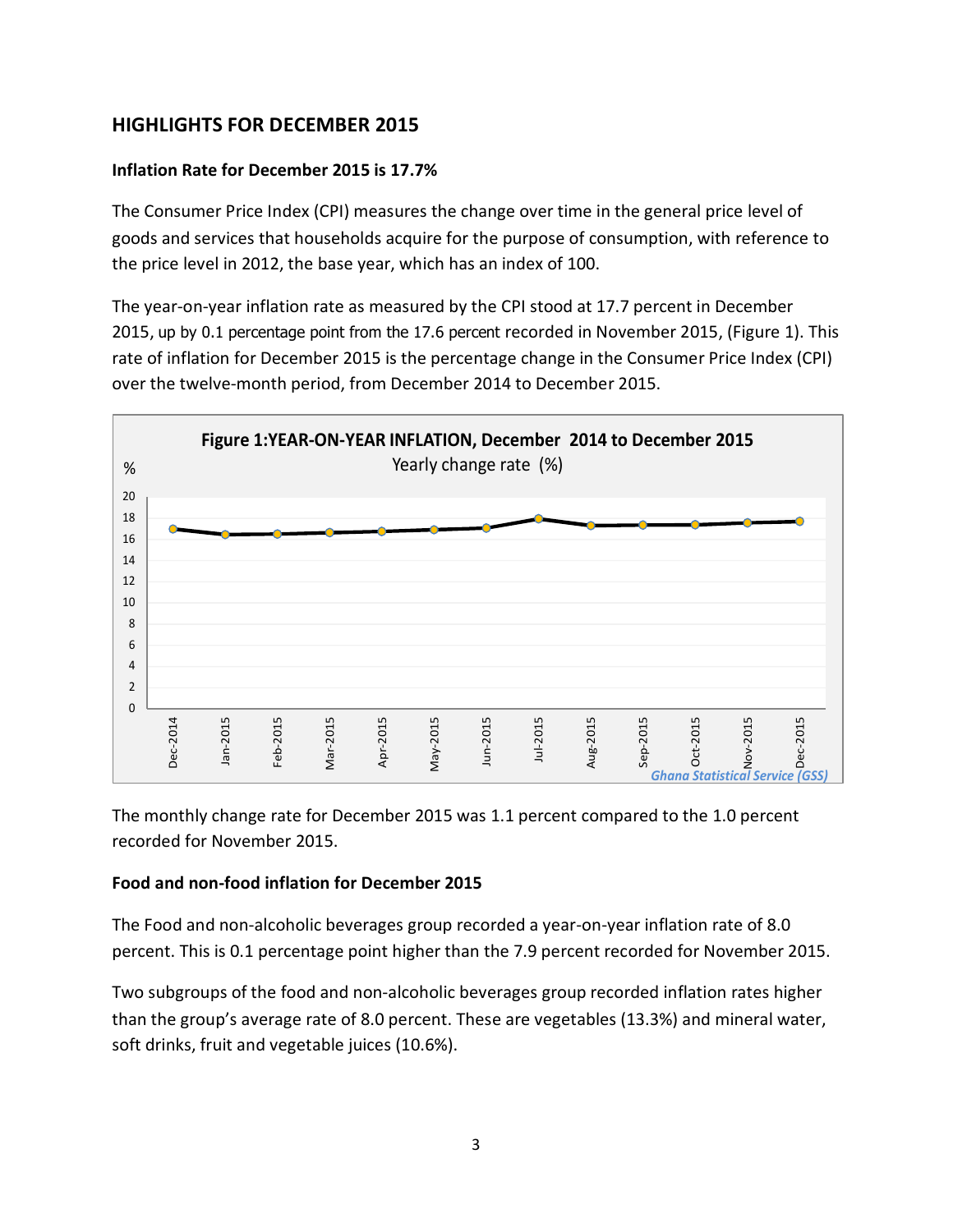The non-food group recorded a year-on-year inflation rate of 23.3 percent in December 2015, compared with the 23.2 percent recorded in November 2015.

Six subgroups of the non-food group recorded year-on-year inflation rates higher than the group's average of 23.3 percent. Transport recorded the highest inflation rate of 27.0 percent, followed by Recreation and culture (26.9%), Education (26.8%), Furnishing, household equipment and routine maintenance (25.8%), Housing, water, electricity, gas and other fuels (24.3%) and Clothing and footwear (24.1%). Inflation was lowest in the Communication subgroup (14.0%).

# **Regional differentials**

At the regional level, the year-on-year inflation rate ranged from 13.7 percent in the Upper East Region to 19.2 percent in the Ashanti Region (Figure 2). Three regions (Ashanti, Greater Accra and Upper West) recorded inflation rates above the national average of 17.7 percent.

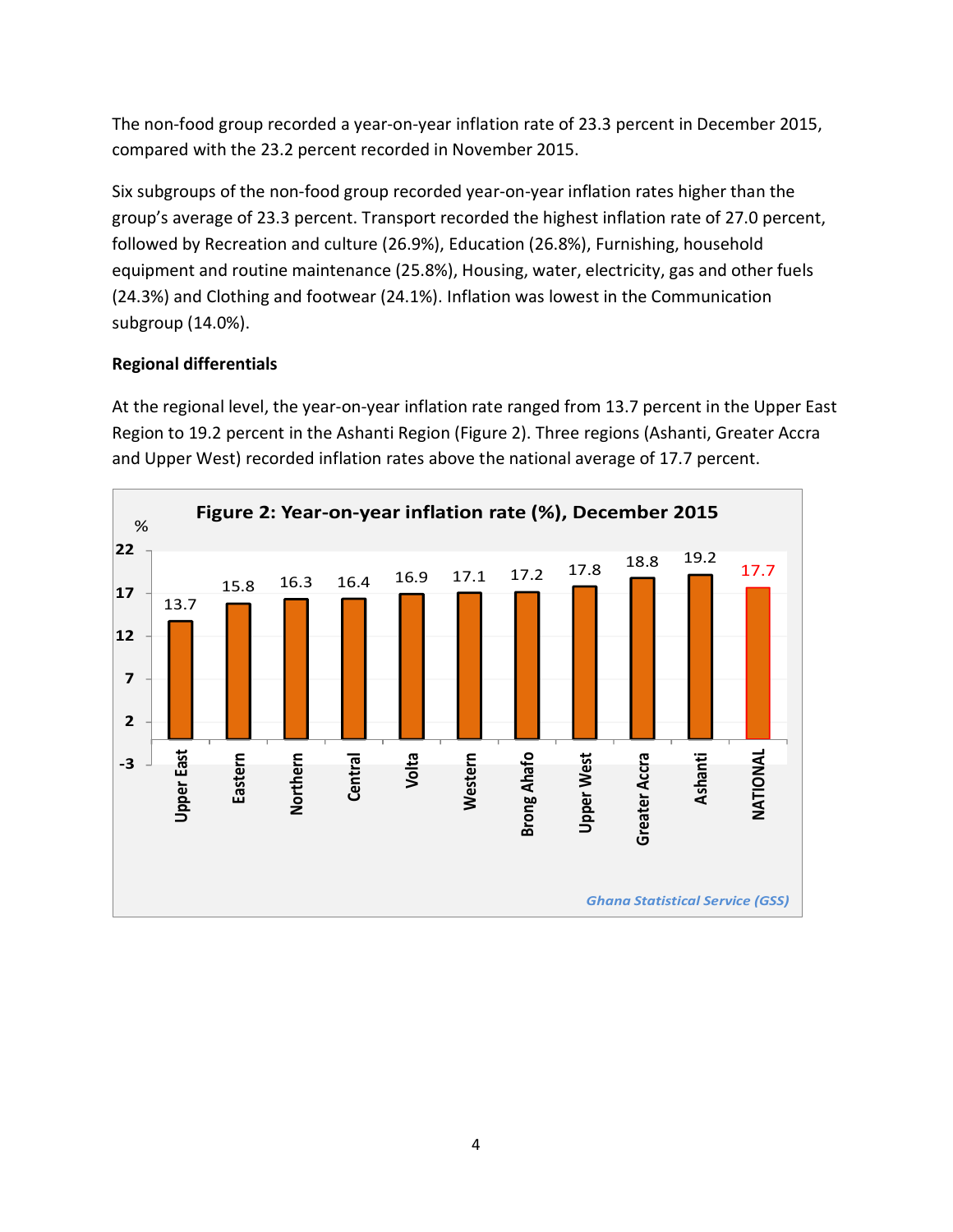| Index $2012 = 100$<br>Year / Month |       | Change rate (%) |             |
|------------------------------------|-------|-----------------|-------------|
|                                    |       | Monthly (m/m)   | Yearly(y/y) |
| Dec-2014                           | 136.4 | 1.0             | 17.0        |
| Jan-2015                           | 141.1 | 3.4             | 16.4        |
| Feb-2015                           | 142.8 | 1.2             | 16.5        |
| Mar-2015                           | 144.3 | 1.0             | 16.6        |
| Apr-2015                           | 146.9 | 1.8             | 16.8        |
| May-2015                           | 148.4 | 1.0             | 16.9        |
| Jun-2015                           | 151.0 | 1.8             | 17.1        |
| Jul-2015                           | 154.5 | 2.3             | 17.9        |
| Aug-2015                           | 153.3 | $-0.7$          | 17.3        |
| Sep-2015                           | 153.1 | $-0.1$          | 17.4        |
| Oct-2015                           | 157.2 | 2.7             | 17.4        |
| Nov-2015                           | 158.9 | 1.0             | 17.6        |
| Dec-2015                           | 160.6 | 1.1             | 17.7        |

#### **Table 1: Consumer Price Index, December 2014 to December 2015** (new series)

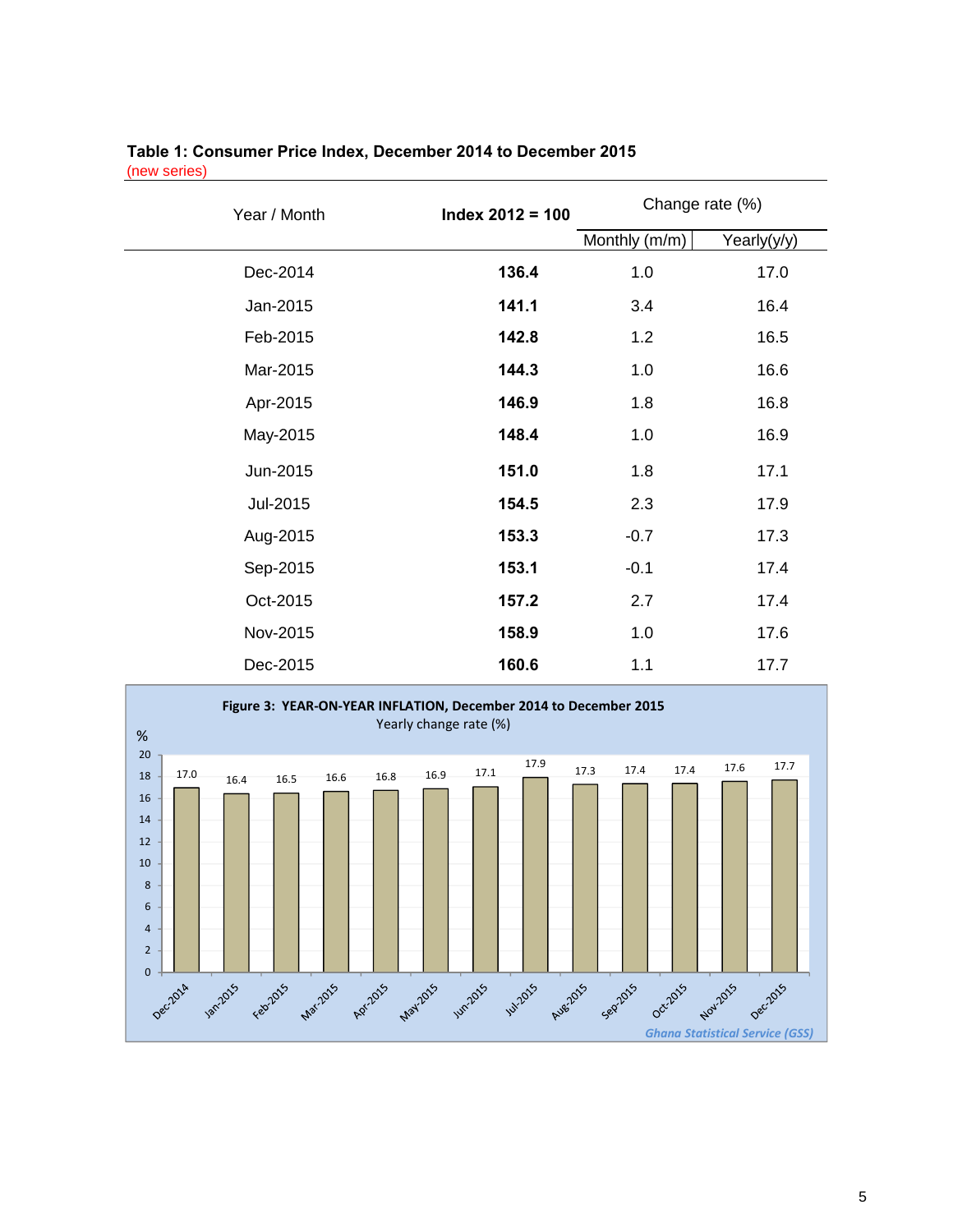|                                                                               |        |                        |          |                                                     |        |          | Year-on-year inflation (%)               |               |               |
|-------------------------------------------------------------------------------|--------|------------------------|----------|-----------------------------------------------------|--------|----------|------------------------------------------|---------------|---------------|
| Year / Month                                                                  |        |                        |          | Food and non-<br>Non-food<br>alcoholic<br>beverages |        |          | <b>Combined</b><br>Food and non-<br>food |               |               |
| Dec-14                                                                        |        |                        |          |                                                     | 6.8    | 23.9     |                                          |               | 17.0          |
| Jan-15                                                                        |        |                        |          |                                                     | 6.9    | 23.0     |                                          |               | 16.4          |
| Feb-15                                                                        |        |                        |          |                                                     | 7.0    | 23.0     |                                          |               | 16.5          |
| Mar-15                                                                        |        |                        |          |                                                     | 7.2    | 23.1     |                                          |               | 16.6          |
| Apr-15                                                                        |        |                        |          |                                                     | 7.2    | 23.2     |                                          |               | 16.8          |
| May-15                                                                        |        |                        |          |                                                     | 7.3    | 23.4     |                                          |               | 16.9          |
| <b>Jun-15</b>                                                                 |        |                        |          |                                                     | 7.4    | 23.6     |                                          | 17.1          |               |
| <b>Jul-15</b>                                                                 |        |                        |          |                                                     | 7.6    | 24.6     |                                          | 17.9          |               |
| Aug-15                                                                        |        |                        |          |                                                     | 7.7    | 23.4     |                                          | 17.3          |               |
| Sep-15                                                                        |        |                        |          |                                                     | 7.8    | 23.2     |                                          |               | 17.4          |
| <b>Oct-15</b>                                                                 |        |                        |          |                                                     | 7.8    | 23.0     |                                          |               | 17.4          |
| <b>Nov-15</b>                                                                 |        |                        |          |                                                     | 7.9    | 23.2     |                                          |               | 17.6          |
| <b>Dec-15</b>                                                                 |        |                        |          |                                                     | 8.0    | 23.3     |                                          |               | 17.7          |
| Figure 4: FOOD and NON-FOOD INFLATION, December 2014 to December 2015<br>$\%$ |        | Yearly change rate (%) |          |                                                     |        |          |                                          |               |               |
| 23.0<br>23.9                                                                  | 23.2   |                        | 23.6     | 24.6                                                | 23.4   |          |                                          | 23.2 23.3     |               |
| 23.1<br>23.0<br>NON-FOOD                                                      |        | 23.4                   |          |                                                     |        | 23.2     | 23.0                                     |               |               |
|                                                                               |        |                        |          |                                                     |        |          |                                          |               |               |
| 7.0<br>7.2<br>6.8<br>6.9<br>FOOD                                              | 7.2    | 7.3                    | 7.4      | $7.6\,$                                             | $7.7$  | $7.8$    | $7.8$                                    | 7.9           | 8.0           |
| $Jan-15$<br>$Feb-15$<br>$Mar-15$<br><b>Dec-14</b>                             | Apr-15 | $May-15$               | $Jun-15$ | $Jul-15$                                            | Aug-15 | $Sep-15$ | $Oct-15$                                 | <b>Nov-15</b> | <b>Dec-15</b> |

## **Table 2: Food and non-food inflation, December 2014 to December 2015** (new series)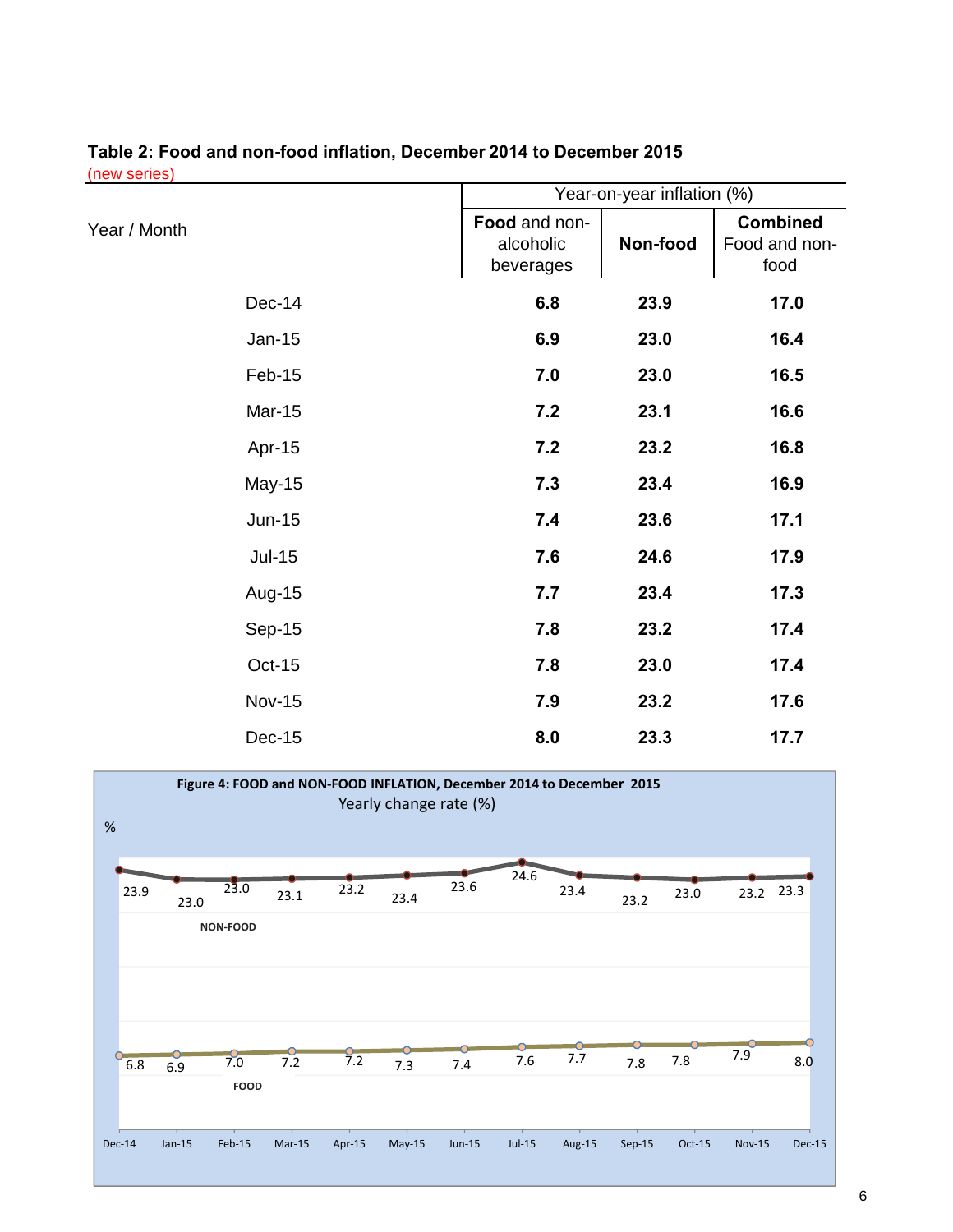#### **Table 3: Inflation by COICOP\* major groups, December 2015** (new series)

|                                                                    |        | Index 2012=100 | Change rate (%) |        |
|--------------------------------------------------------------------|--------|----------------|-----------------|--------|
| item (COICOP classification)                                       | Weight |                | Monthly         | Yearly |
| <b>Combined</b> (Food and non-food)                                | 100.0  | 160.6          | 1.1             | 17.7   |
| FOOD AND NON-ALCOHOLIC BEVERAGES                                   | 43.9   | 123.2          | 0.8             | 8.0    |
| <b>COMMUNICATION</b>                                               | 2.7    | 131.9          | 0.0             | 14.0   |
| <b>HEALTH</b>                                                      | 2.4    | 157.0          | 1.3             | 14.7   |
| HOTELS, CAFES AND RESTAURANTS                                      | 6.1    | 155.0          | 0.7             | 18.9   |
| ALCOHOLIC BEVERAGES, TOBACCO AND NARCOTICS                         | 1.7    | 165.2          | 1.5             | 19.2   |
| MISCELLANEOUS GOODS AND SERVICES                                   | 7.1    | 173.3          | 1.0             | 21.7   |
| <b>CLOTHING AND FOOTWEAR</b>                                       | 9.0    | 186.6          | 1.5             | 24.1   |
| HOUSING, WATER, ELECTRICITY, GAS AND OTHER FUELS                   | 8.6    | 243.4          | 0.3             | 24.3   |
| FURNISHINGS, HOUSEHOLD EQUIPMENT AND ROUTINE<br><b>MAINTENANCE</b> | 4.7    | 179.8          | 2.5             | 25.8   |
| <b>EDUCATION</b>                                                   | 3.9    | 162.7          | 2.5             | 26.8   |
| <b>RECREATION AND CULTURE</b>                                      | 2.6    | 182.0          | 1.7             | 26.9   |
| <b>TRANSPORT</b>                                                   | 7.3    | 216.0          | 1.4             | 27.0   |

*\* Classification of Individual Consumption by Purpose*

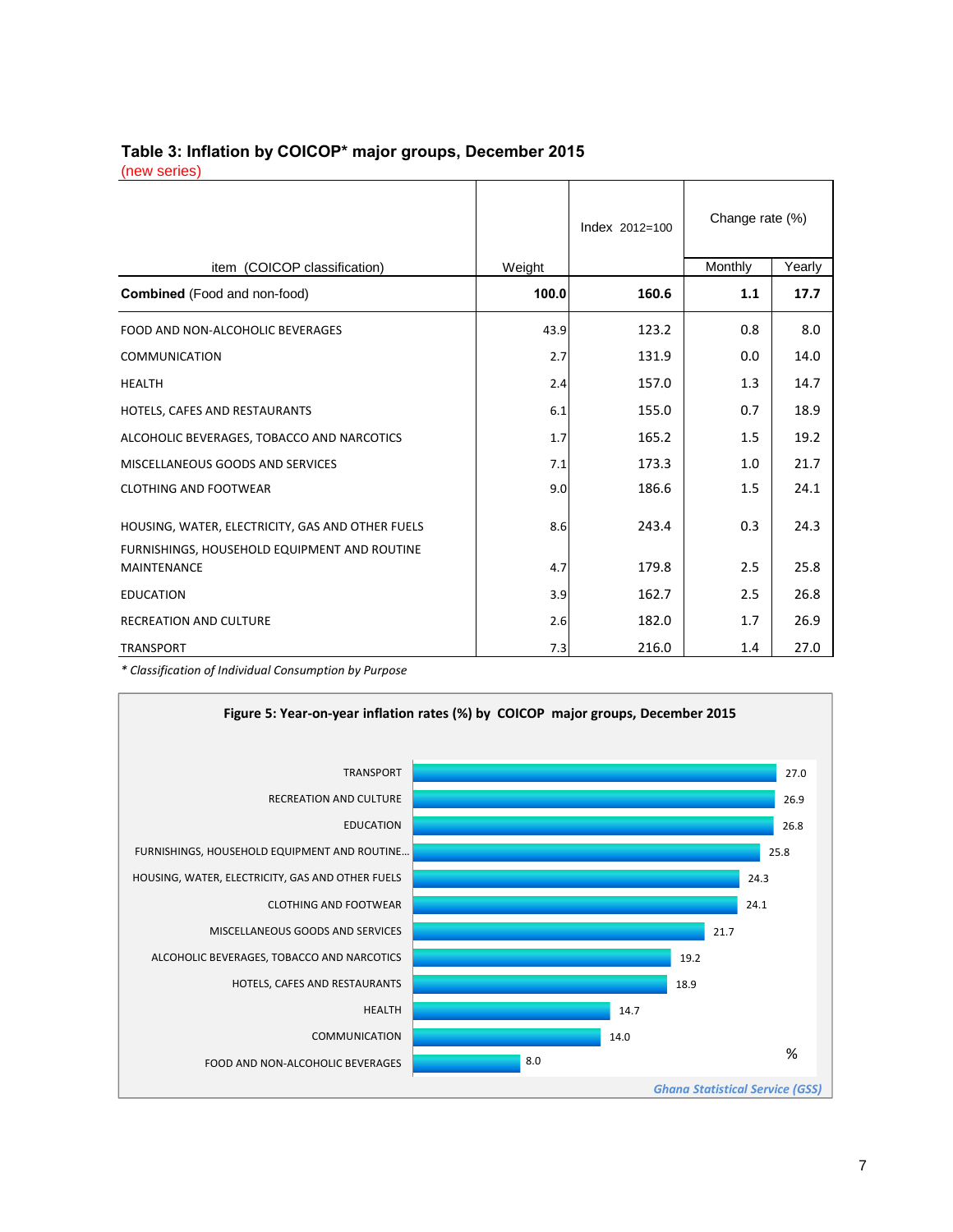# **Table 4: Food\* Inflation by subgroups, December 2015**

|  | thew series. |  |  |  |
|--|--------------|--|--|--|
|--|--------------|--|--|--|

|                                                        |                  | Index 2012=100 | Change rate (%) |        |
|--------------------------------------------------------|------------------|----------------|-----------------|--------|
|                                                        | Weight           |                | Monthly         | Yearly |
| Food and non-alcoholic beverages                       | 43.9             | 123.2          | 0.8             | 8.0    |
| Fruits                                                 | 1.8              | 114.6          | 0.4             | 5.6    |
| Milk, cheese and eggs                                  | 1.8              | 129.5          | 0.7             | 5.8    |
| Meat and meat products                                 | 3.8              | 132.8          | 0.5             | 5.9    |
| Oils and fats                                          | $2.2\phantom{0}$ | 120.2          | 0.8             | 5.9    |
| Food products n.e.c.                                   | 0.8              | 127.3          | 0.1             | 5.9    |
| Cereals and cereal products                            | 10.7             | 125.9          | 1.1             | 6.5    |
| Coffee, tea and cocoa                                  | 0.8              | 133.7          | 0.1             | 6.7    |
| Fish and sea food                                      | 9.6              | 121.5          | 0.9             | 7.2    |
| Sugar, jam, honey, chocolate and confectionery         | 1.0              | 132.4          | 1.0             | 7.2    |
| Mineral water, soft drinks, fruit and vegetable juices | 1.5              | 109.3          | 2.5             | 10.6   |
| Vegetables                                             | 9.8              | 113.4          | 0.5             | 13.3   |

*\* Food and non-alcoholic beverages*

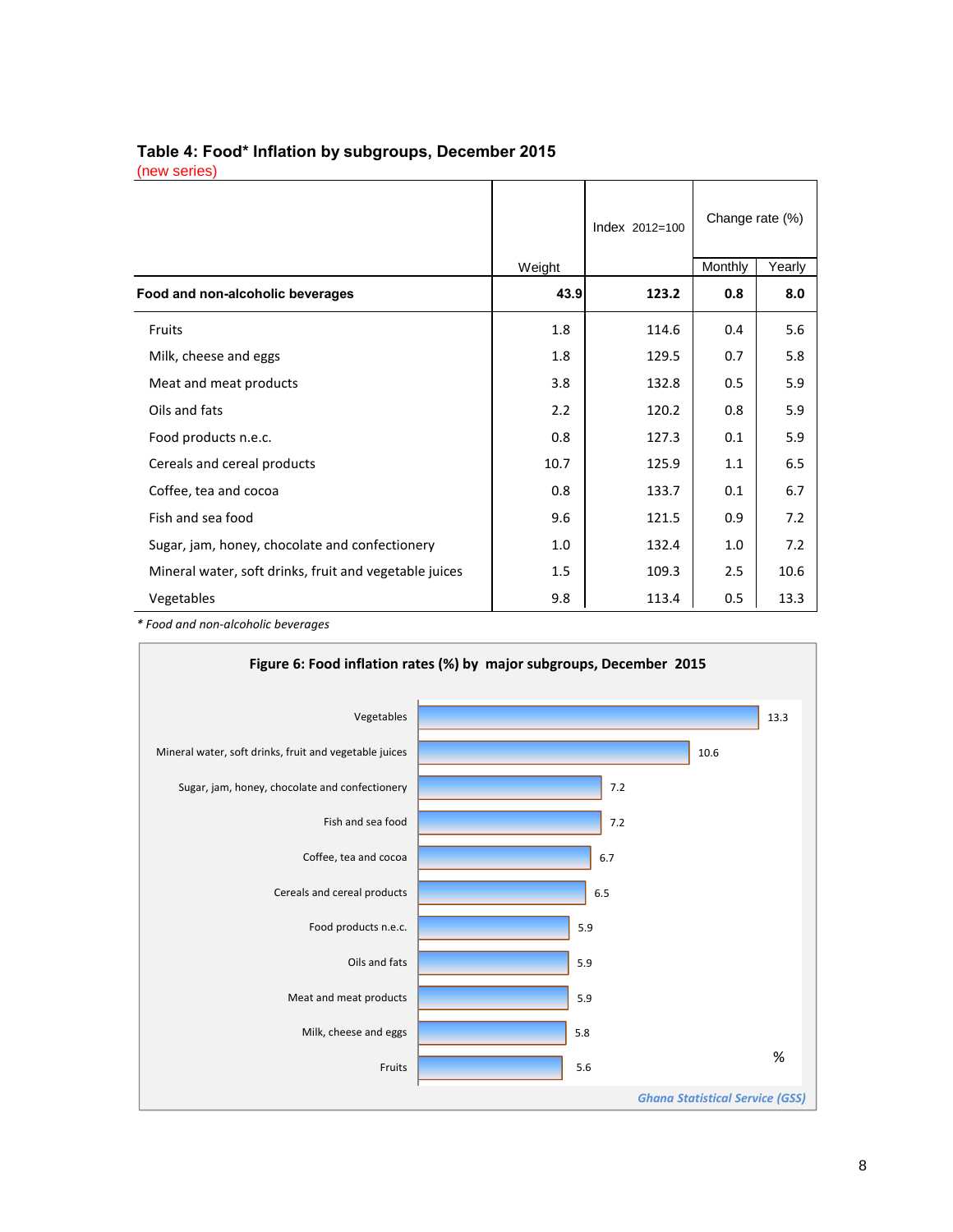| Table 5: Regional CPI, December 2015 |  |
|--------------------------------------|--|
| (new series)                         |  |

| Region                   | Index<br>$(2012=100)$ | Month-on-month | Year-on-year<br>inflation rate (%) inflation rate (%) |
|--------------------------|-----------------------|----------------|-------------------------------------------------------|
| <b>Upper East Region</b> | 144.8                 | 1.7            | 13.7                                                  |
| Eastern Region           | 158.3                 | 0.9            | 15.8                                                  |
| Northern Region          | 155.5                 | 2.1            | 16.3                                                  |
| <b>Central Region</b>    | 159.8                 | 0.6            | 16.4                                                  |
| Volta Region             | 152.0                 | 1.0            | 16.9                                                  |
| Western Region           | 161.3                 | 1.2            | 17.1                                                  |
| Brong Ahafo Region       | 152.3                 | 0.8            | 17.2                                                  |
| <b>Upper West Region</b> | 146.5                 | 0.1            | 17.8                                                  |
| Greater Accra Region     | 160.9                 | 1.0            | 18.8                                                  |
| Ashanti Region           | 164.4                 | 1.3            | 19.2                                                  |
| <b>NATIONAL</b>          | 160.6                 | 1.1            | 17.7                                                  |

**Figure 7**: **Regional inflation rates** (Year-on-year) -December 2015